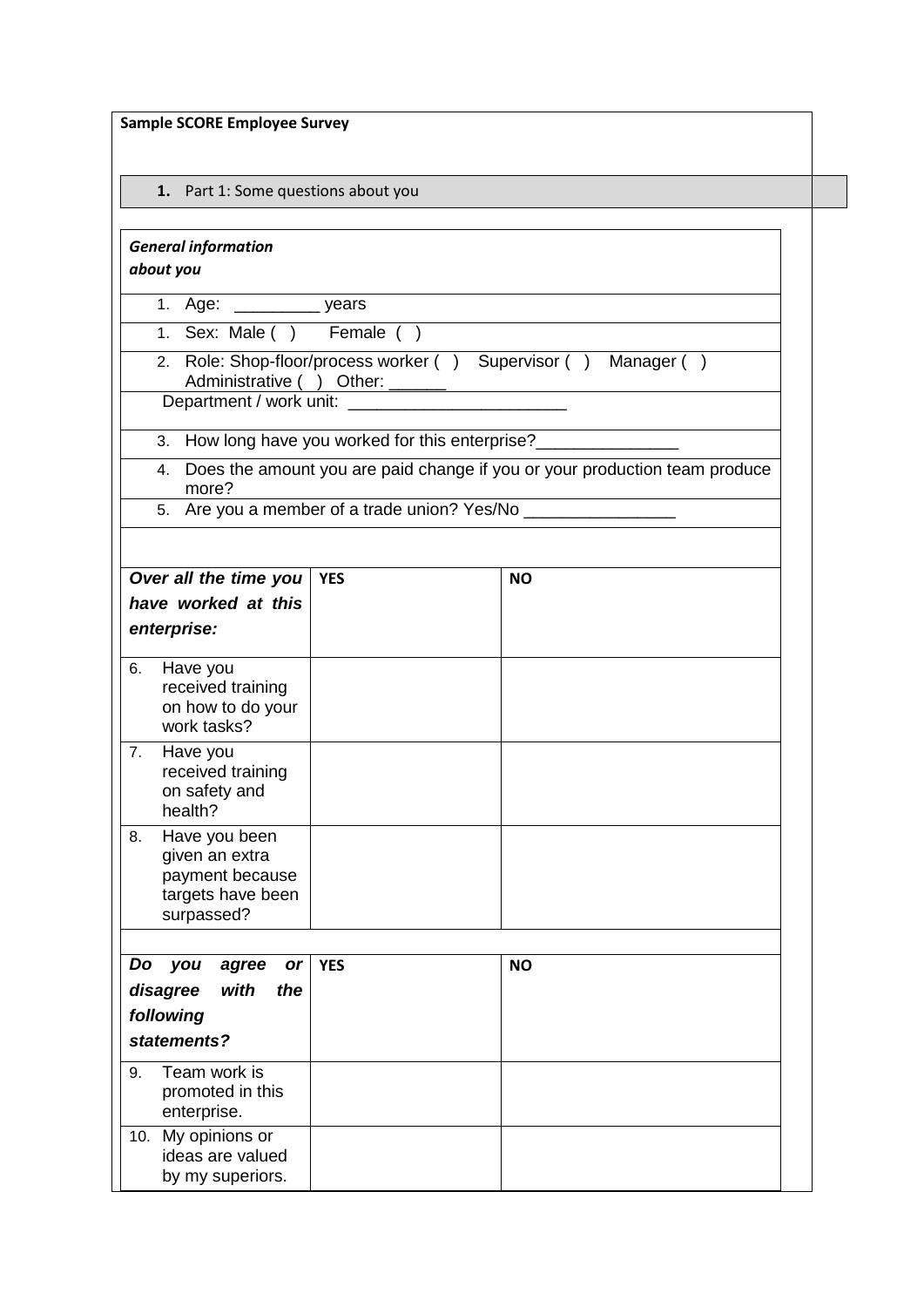| 11. If I knew more<br>about the<br>business<br>performance and<br>plans, I would be<br>more interested in<br>my work.<br>12. I want to stay with<br>this company.<br>13. As an employee, I<br>participate in<br>problem solving |              |                |   |                |           |  |
|---------------------------------------------------------------------------------------------------------------------------------------------------------------------------------------------------------------------------------|--------------|----------------|---|----------------|-----------|--|
| on work related<br>matters.                                                                                                                                                                                                     |              |                |   |                |           |  |
| How satisfied and motivated are you                                                                                                                                                                                             |              |                |   |                |           |  |
| Put a circle around your choice. 1 is the lowest rating<br>14. How satisfied are<br>you with your<br>job?                                                                                                                       | $\mathbf{1}$ | $\overline{2}$ | 3 | 4              | 5         |  |
| 15. How motivated<br>are you to work<br>hard?                                                                                                                                                                                   | $\mathbf{1}$ | $\overline{2}$ | 3 | $\overline{4}$ | 5         |  |
| $O$ For post-training survey only:                                                                                                                                                                                              |              |                |   | <b>YES</b>     | <b>NO</b> |  |
| 16. Did you personally attend the SCORE classroom training for<br>this Module?                                                                                                                                                  |              |                |   |                |           |  |
| 17. Are you or have you been a member of the EIT?                                                                                                                                                                               |              |                |   |                |           |  |
|                                                                                                                                                                                                                                 |              |                |   |                |           |  |
| Part 2: Some questions about your workplace<br>2.                                                                                                                                                                               |              |                |   |                |           |  |
| Some questions about the past 3 months<br>3.                                                                                                                                                                                    |              |                |   |                |           |  |
| Have you done any of the following in the past 3 months:                                                                                                                                                                        |              |                |   | <b>YES</b>     | <b>NO</b> |  |
| 34. Discussed work-related problems or improvement ideas<br>with co-workers                                                                                                                                                     |              |                |   |                |           |  |
| 35. Shared my ideas for improving efficiency with my superiors                                                                                                                                                                  |              |                |   |                |           |  |
| 36. Had the chance to join an improvement or problem solving<br>meeting with one or more superiors                                                                                                                              |              |                |   |                |           |  |